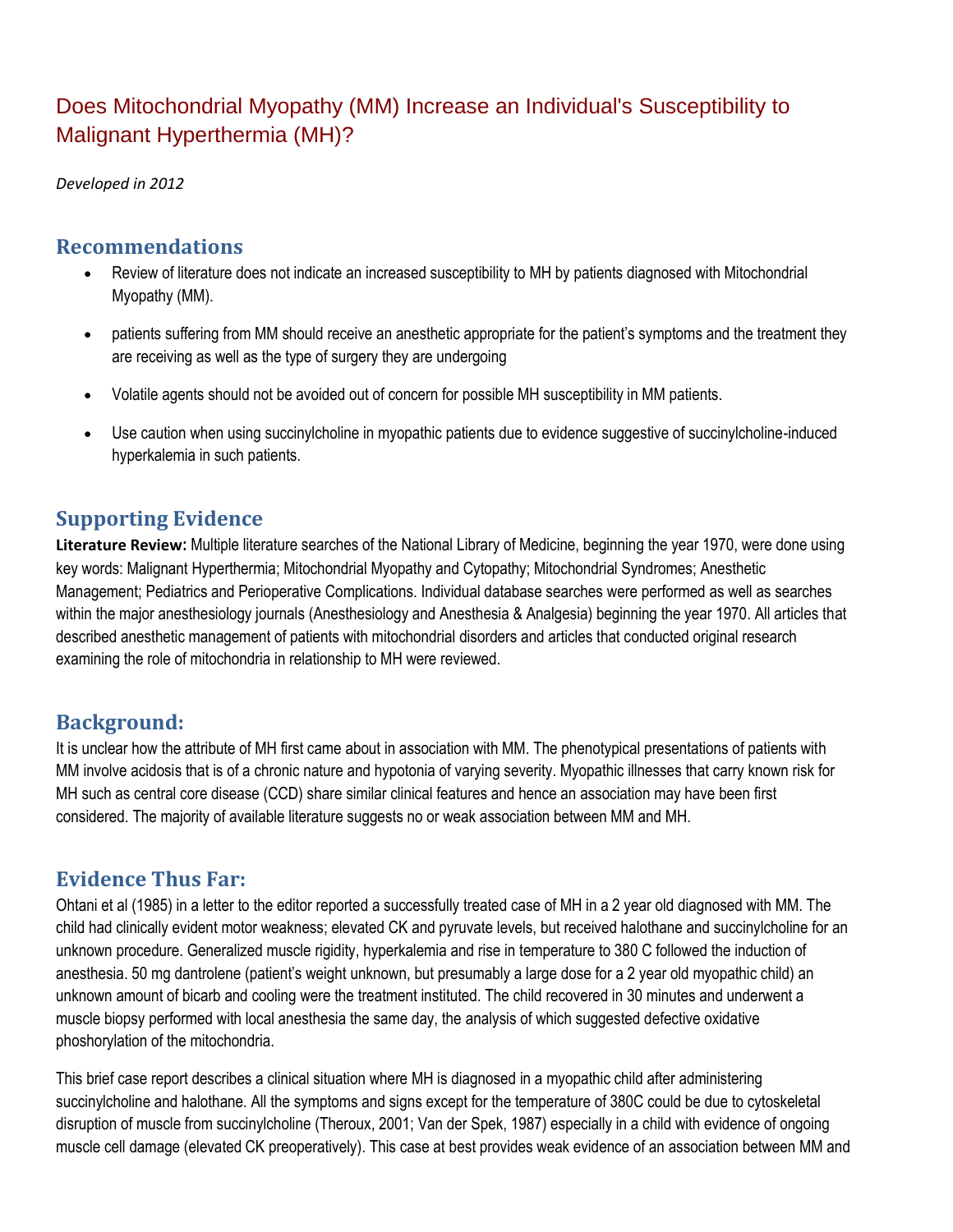MH. Nevertheless this letter to the editor has been consistently cited and referenced by numerous other authors as evidence for their statement of MH susceptibility of patients with MM.

Thompson et al (1997) reported the anesthetic course of a 20 year old man with MELAS (mitochondrial myopathy, encephalopathy, lactic acidosis and stroke like episodes) syndrome. The patient had difficulty with anesthesia at a different hospital (other than the author's), and the report clearly notes that MH was excluded in that particular event. However, the authors chose a non-triggering anesthesia citing Ohtani et al (1985). **Non-triggering anesthetics limit the choices of anesthetics available to the anesthesia practitioners and might in fact lead to less desirable choice of anesthetics as in 'choice of propofol based anesthetics for MM'. Note that majority of non-triggering anesthesia includes Propofol which is known to further impair mitochondria.**

Wiesel et al (1991) describes the anesthetic for a 13 month old boy for skin and muscle biopsy. MH triggering agents were avoided, citing Ohtani et al (1985). One sees a pattern emerging where a single case report, has a snow balling effect going forward.

Maslow and Lisbon (1993) report a 40 year old man with MM who was given a spinal anesthetic for reduction of an ankle fracture. One of the reasons stated for performing spinal anesthetic was to avoid triggering anesthesia. Authors mention that there is no evidence to believe that MM renders MH susceptibility but they wished to avoid triggering agents citing Ohtani et al (1985).

Casta et al (1997) describe the perioperative course of a 13 month old who had rapid deterioration of CNS function with MRI findings in the immediate post operative period following general anesthesia for gangrenous gall bladder surgery. Anesthetics consisted of thiopental, isoflurane and nitrous. She developed generalized posturing in the postoperative period indicative of significant CNS dysfunction. It was postulated that this child's worsening condition was due to her defect in oxidative phosphorylation further exacerbated by inhibition of complex III of the electron transport chain by circulating cytokines especially TNF. There was no suspicion of MH as a causative factor. Post operative CNS dysfunction is likely in MM and pathophysiology is directly attributable to the patient's primary pathology of dysfunctional mitochondria. This case report describes the effect of stress induced by anesthesia and surgery on a defective mitochondrial energy resource thus resulting in adverse outcome; there is no relation to MH.

Gronert et al (1979), in an animal study using susceptible swine, concluded 'that the reduced respiratory and calcium binding activities in mitochondria from susceptible swine supported the diagnosis of a myopathy, but that these do not account for the functional and biochemical derangement observed in clinical malignant hyperthermia'. Findings in this study do not support a link between biochemical abnormalities described in MH and those found in the swine in their experiment.

Driessen et al (2007) describe 122 patients with MM who received a variety of anesthetic agents. Only 15 patients were anesthetized using 'total intravenous anesthesia' and the rest received potent Inhalational anesthetics. There were no significant adverse effects related to the choice of anesthetics. This is an important study as the discussion about anesthetic agents revolves around 'to use or not to use volatile anesthetics.' This study supports use of volatile anesthetic agents.

Muravchick et al (2006), in an extensive review of MM state, "Only the very rare mitochondrial myopathies with multicore or minicore histology seem to warrant concerns of an increased risk of MH. Therefore, at least at the present time, there is inadequate data to support the recommendation of some authors that the anesthetic plan for patients with mitochondrial disease should routinely include MH precautions."

Cheam et al (1998) reported the use of a non triggering anesthetic to anesthetize a known case of MM in a child from the Chinese University of Hong Kong. The authors refer to several articles only remotely related or associated with MH.

Fricker et al (1997) describe a 41 year old man with severe exercise intolerance and myalgia with CK 3,700 admitted for MH work up prior to hernia repair. He carried a combined diagnosis of MM and Myoadenylate Deaminase deficiency. [These authors also cite 'Ohtani et al (1985)]. An IVCT test with caffeine and halothane (contracture at 1.5 mm caffeine: 4.5 mN and at 0.11 mm halothane: 2.5 mN, respectively) established the diagnosis MHS (contracture thresholds: more than 2 mN at ? 2 mm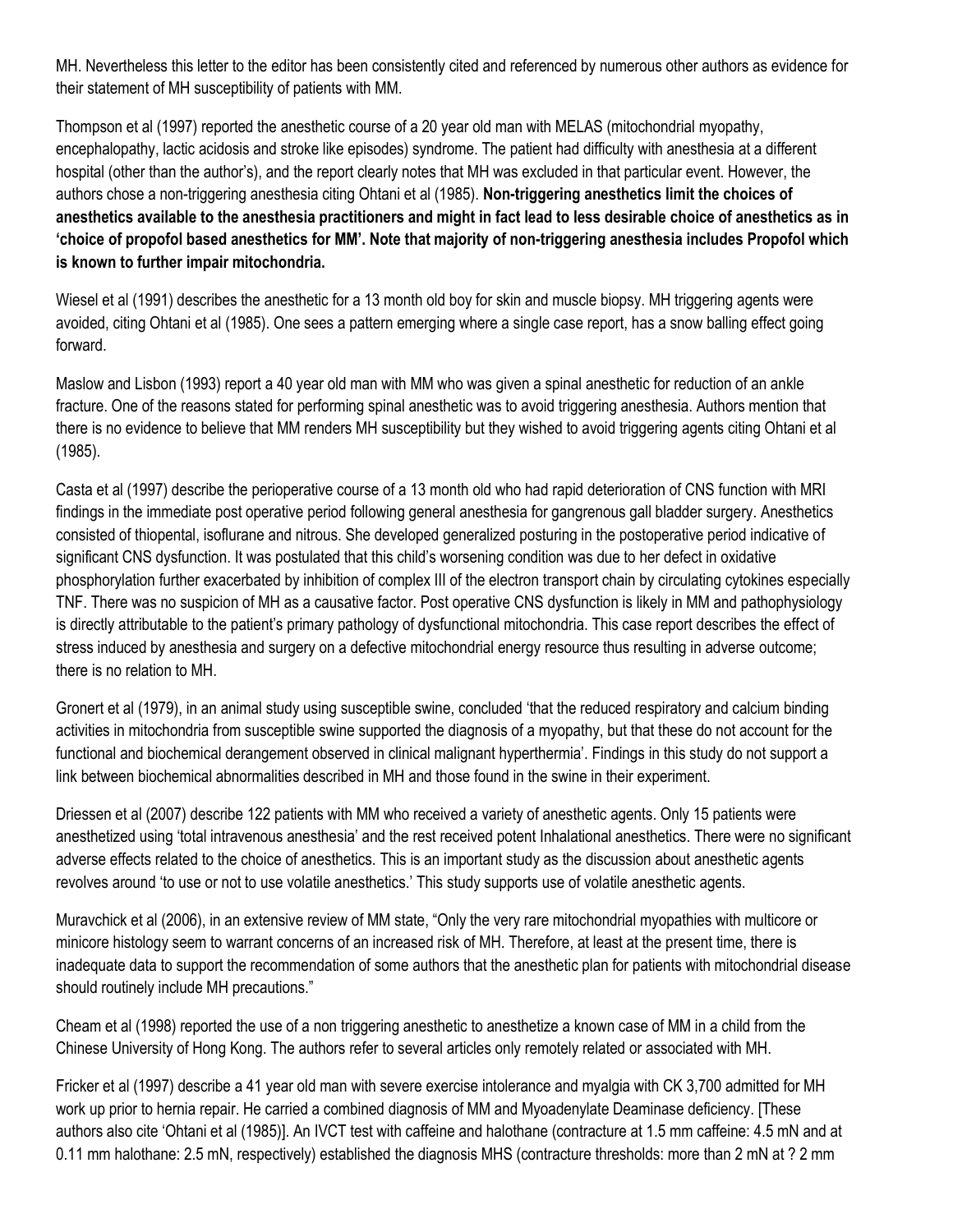caffeine and ?0.44 mm halothane). This study describes a situation where an IVCT performed is positive for MH in an individual with two myopathic conditions. While it proves that this particular patient may be MH susceptible it cannot be extrapolated to mean an increased susceptibility of patients with MM to MH. It must be remembered that results of contracture testing is difficult to interpret when the patient has a co-existing muscle disease especially in the absence of a clinical presentation.

With regard to the use of succinylcholine in MM patients, although the literature does not support an outright statement regarding use of succinylcholine leading to hyperkalemia in MM, there are reports (Al-Takrouri et al., 2004, Larach et al., 1997) which indicate fatalities from succinylcholine-induced hyperkalemia and rhabdomyolysis in patients with undiagnosed myopathies. Therefore, caution must be utilized when using succinylcholine in myopathic patients due to evidence suggestive of succinylcholine- induced hyperkalemia. Though not directly related to MH, due to the profound and often irreversible adverse effects from succinylcholine in some myopathic patients, a cautionary statement is warranted in the recommendations.

#### **Author Commentary**

Mitochondrial diseases are a group of myopathic conditions encompassing a broad spectrum of defects in mitochondria, the clinical features of which can be worsened by illness or stress. Any surgical intervention would mean a finite amount of stress on an individual and in a mitochondrial myopathic patient this stress itself could worsen their clinical status. No controlled clinical trials have been conducted in patients with mitochondrial myopathy to study the effects of anesthetic agents. As such available clinical evidence of Malignant Hyperthermia Susceptibility (MHS) in mitochondrial myopathy predominantly consists of level 4 evidence (case reports, retrospective reviews of patient's anesthetics and expert opinion). One could speculate on a scenario which if MH occurs in a mitochondrial myopathic patient the burden on the already defective mitochondria might result in a clinical presentation which may be completely unrecognizable.

#### *References*

- 1. Al-Takrouri, H., T. W. Martin, et al. (2004). Hyperkalemic cardiac arrest following succinylcholine administration: The use of extracorporeal membrane oxygenation in an emergency situation. J Clin Anesth. 2004; 16(6):449-451.
- 2. Casta A, Quackenbush EJ, Houck CS, Korson MS. Perioperative White Matter Degeneration and Death in a Patient with a Defect in Mitochondrial Oxidative Phosphorylation. Anesthesiology 1997; 87:420-5.
- 3. Cheam EW, Critchley LA: Anesthesia for a child with complex I respiratory chain enzyme deficiency. J Clin Anesth 1998; 10:524–7.
- 4. Driessen J, Willems S, DERCKSEN S, Giele J, van der Staak F, Smeitink J. Anesthesia-related morbidity and mortality after surgery for muscle biopsy in children with mitochondrial defects: Pediatric Anesthesia 2007; 17: 16– 21.
- 5. Fricker RM, Raffelsberger T, Rauch-Shorny S, Finsterer J, Müller-Reible C, Gilly Hermann, Bittner RE. Positive Malignant Hyperthermia Susceptibility In Vitro Test in a Patient with Mitochondrial Myopathy and Myoadenylate Deaminase Deficiency: Anesthesiology: December 1997; 97:1635-37.
- 6. Gronert GA, Heffron JJA. Skeletal Muscle Mitochondria in Porcine Malignant Hyperthermia. Anesthesia & Analgesia. 1979;58(2):76-81.
- 7. Larach, M. G., H. Rosenberg, et al. Hyperkalemic cardiac arrest during anesthesia in infants and children with occult myopathies. Clin Pediatr (Phila).1997; 36(1):9-16.
- 8. Maslow A, Lisbon A. Anesthetic Considerations in Patients with Mitochondrial Dysfunction. Anesthesia & Analgesia. 1993;76(4):884-6.
- 9. Muravchick S, Levy RJ. Clinical Implications of Mitochondrial Dysfunction. Anesthesiology 2006;105(4):819-37.
- 10. Ohtani Y, Miike T, Ishitsu T, et al. A case of malignant hyperthermia with mitochondrial dysfunction [letter]. Brain Dev. 1985;7:249.